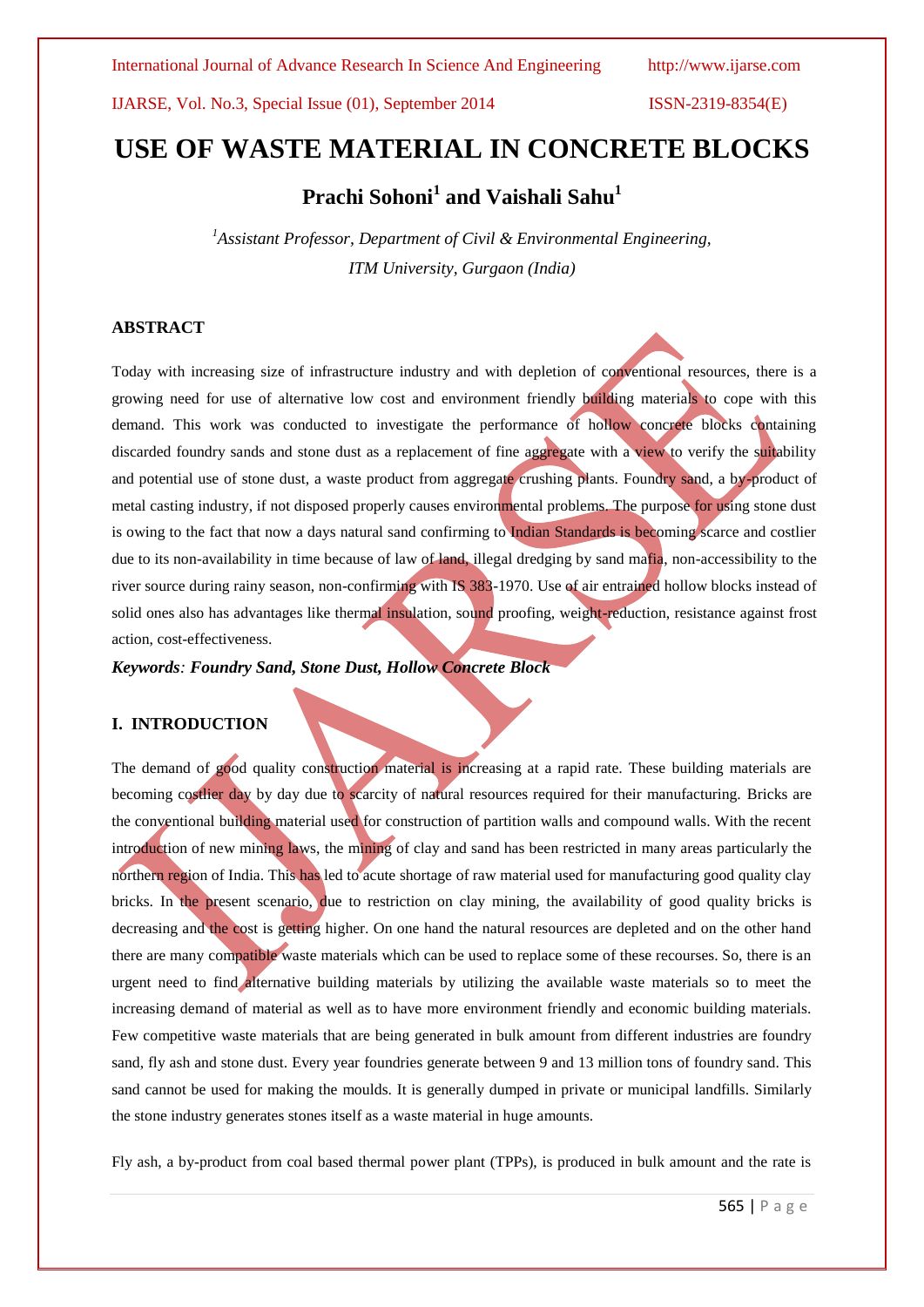#### IJARSE, Vol. No.3, Special Issue (01), September 2014 ISSN-2319-8354(E)

increasing day by day. Current generation is about 132 million tonnes (MT). Some of the problems associated with fly ash are large area of land required for disposal and toxicity associated with heavy metal leached to groundwater. Fly ash, being treated as waste and a source of air and water pollution till recent past, is in fact a resource material and has also proven its worth over a period of time.

These wastes are facing disposal problems and if not handled properly can damage the various environments. Hence quality construction material, depleting resources and waste materials require proper attention of researcher. Also, waste disposal is a major problem in India. Materials such as foundry sand, fly ash and stone dust are by-products from various industries which are generated in huge quantities. Currently, there is a lack of adequate infrastructure in India for proper processing and recycling of these waste materials. So, these materials are simply dumped into landfills without any treatment or processing. Therefore, there is an urgent need to properly utilize these waste materials and only construction industry can utilize the waste materials in bulk quantity. Hence in the present work foundry sand, stone dust and fly ash are mixed together in different proportion for the preparation of concrete blocks.

Kaur I. [1] used different percentage (up to 30%) of foundry sand to replace sand in concrete and observed increase in compressive 28 day strength and the modulus of elasticity. Aggarwal Y., Siddique R. [2] carried out studies that indicated the viability of using waste from the foundry industry and bottom ash from electro- static precipitators as recycled fine aggregates in the production of concrete for structural purposes. The mechanical behavior of the concrete with waste foundry sand and bottom ash showed strengths comparable to that of conventional concrete. They recommended that the maximum replacement could be taken as 50%. Mahzuzl et al. [3] carried out a study that focused on the relative performance of concrete by normal sand and crushed stone and concrete by stone powder and stone chip. From the laboratory study, it was concluded that stone powder was well appropriate for a medium graded concrete which provided a better performance in terms of strength and economy over normal sand. Salokhe E.P., Desai D.B [4] focused on application of foundry sand in manufacture of concrete. They observed that the addition of foundry waste sands gives low slump mainly due to the presence of very fine binders, and suggested to use high superplasticizer dosage in order to maintain a good workability. Maximum increase in strength was observed with 20% FWS (Foundry Waste Sand). The mechanical behavior of the concrete with waste foundry sand and bottom ash showed strengths comparable to that of conventional concrete. They recommended that the maximum replacement could be taken as 50%. Pathariya et al. [5] conducted a study on application of foundry sand for evolution of low-cost concrete. Based on the study several observations were made regarding the properties and behavior of concrete on partial replacement of fine aggregate by waste foundry sand. Compressive strength increased on increase in percentage of waste foundry sand as compare to traditional concrete.

#### **II. MATERIALS**

Ordinary Portland cement of 43 grade was used for all concrete mixes. Coarse aggregates of size 10 mm to 20 mm were used. The river bed sand passing through sieve no. 4.75 mm has been used in the study. Stone dust conformed to zone II as per IS: 383-1970. Conplast AEA was used as an air entraining admixture for making the block light weight.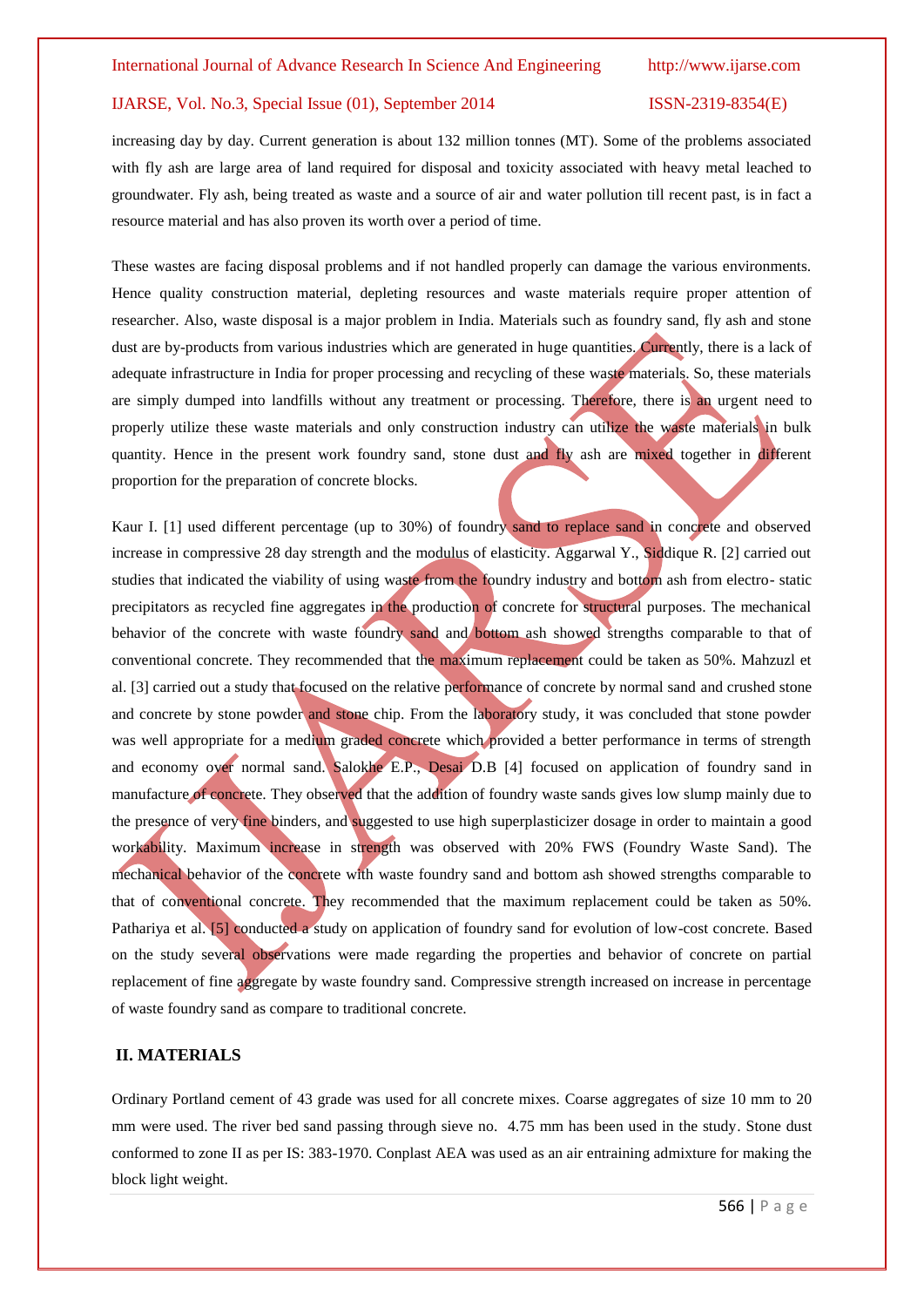International Journal of Advance Research In Science And Engineering http://www.ijarse.com

# IJARSE, Vol. No.3, Special Issue (01), September 2014 ISSN-2319-8354(E)

### **III. METHODOLOGY**

Temporary moulds were prepared with the help of battens and plywood for casting of hollow blocks. The cubes were casted and tested for compressive strength. Cylindrical mould of standard size was used for split tensile strength test.





**Fig. 1: Mould for hollow block Fig. 2: Split Tensile Test on cylindrical specimen** 

Initially, all the samples were casted based on the Mix 1:1.5:3 (1 Cement: 1.5 Fine aggregate: 3 Coarse aggregate) by weight with 20% replacement of fine aggregate (stone dust) by foundry sand. After conducting a number of trials, a stable block was obtained with same nominal mix of M20 and with 2.5% replacement of fine aggregate (stone dust) by foundry sand. Afterwards same 2.5% of foundry sand for mix 1:2:4, M15 grade concrete, and a stable block was obtained. Water cement ration of 0.5 was used for preparing the mix.

# **IV. RESULT AND DISCUSSION**

Different properties of concrete mix prepared with the use of various proportions of stone dust and foundry sand were studied. The results were obtained for compressive strength and split tensile test and were checked with ordinary mix. Also, the stability of the block was checked for each trial mix.

Desired results were achieved with 100 % replacement of fine aggregate with stone dust. Initially block failed with 20%, 10%, 5%, 4% replacement of fine aggregate with foundry sand for the mix M20. Finally, desired results were achieved with M15 1:2:4 by weight at 2.5% of foundry sand.

The compressive strength and split tensile strength were checked for the samples. After the desired compressive strengths were achieved, a hollow block was casted to check the stability of the mix in a hollow concrete block. And the block was found to be stable. Split Tensile Strength was checked under compression testing machine and was found to be well within the desired limits.

Ultimate Load for split tensile strength was 330 kN and the strength of 4.67 N/mm<sup>2</sup> for cylinder of diameter 150 mm and length 300 mm.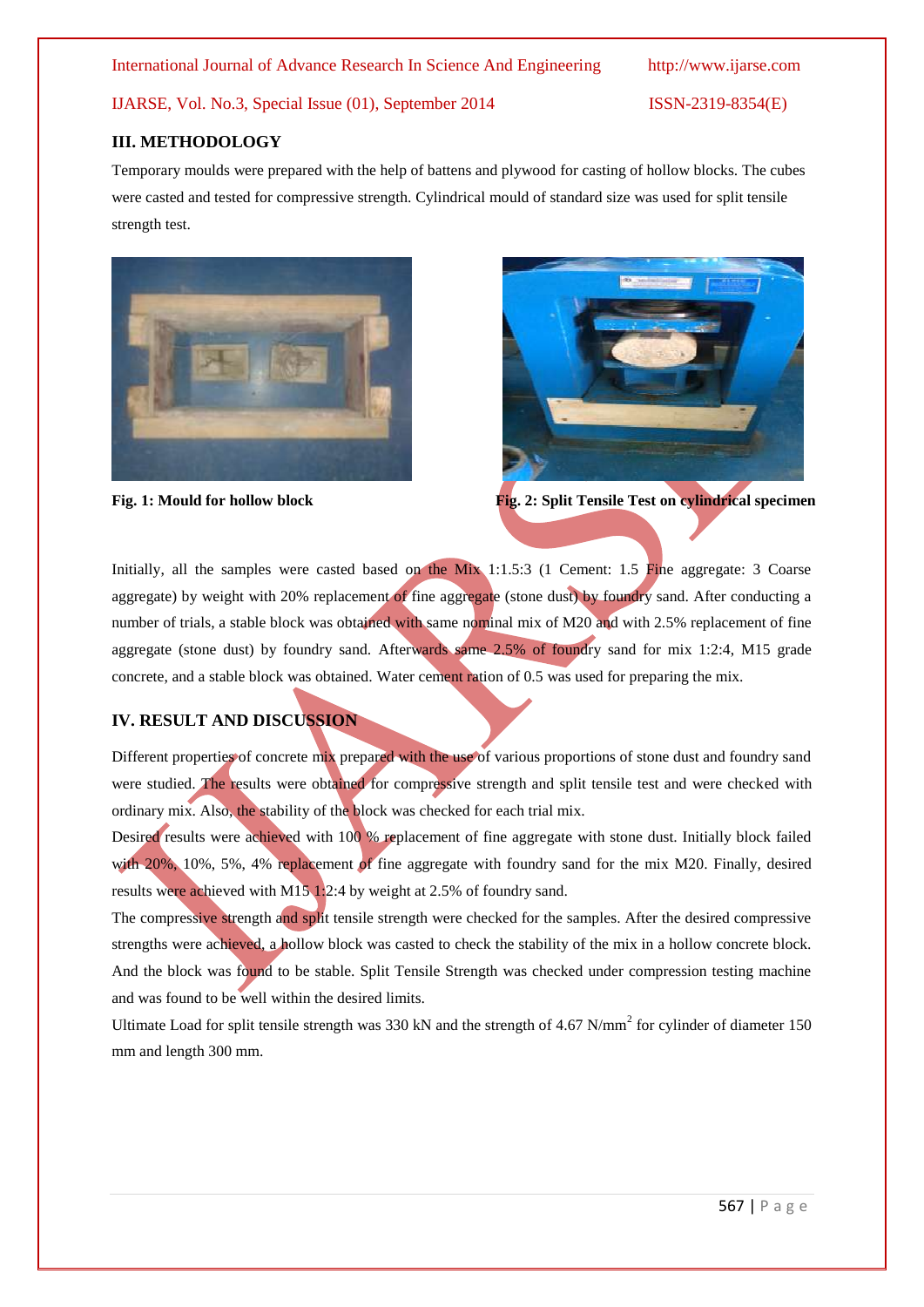#### International Journal of Advance Research In Science And Engineering http://www.ijarse.com

### IJARSE, Vol. No.3, Special Issue (01), September 2014 ISSN-2319-8354(E)



**Fig. 3: Variation of compressive strength at different percentages of foundry sand**

# **V. CONCLUSION**

Following conclusions can be drawn from this study.

- Stable block is formed for 100 % replacement of fine aggregate (sand) by stone dust. The 28-day mean compressive strength of sample is  $21.11 \text{ N/mm}^2$ .
- Foundry sand is replaced at various percentages of fine aggregate. Stable block is formed by replacing fine aggregate (stone dust) by 2.5% foundry sand. The 28-day mean compressive strength for sample (M20 Grade) is 20.44 N/mm<sup>2</sup>. And the 28-day mean compressive strength for sample (M15 Grade) is 15.56 N/mm<sup>2</sup>. Compressive strength of burnt clay bricks have range of 3.5 N/mm<sup>2</sup> to 35 N/mm<sup>2</sup> as per IS 1077: 1992.
- Split tensile test for the final design mix is  $4.67$  N/mm<sup>2</sup>, which is greater than the minimum desired limits.
- Air entrainment with 6% reduction in weight of block is achieved by adding 0.08 liters of admixture per 100 kg of cement, which may impose lesser load on foundation.
	- The waste materials- foundry sand, fly ash, stone dust were successfully used to make hollow concrete block. Thus, reducing the impact on environment.

#### **REFERENCES**

- [1] Kaur Ishatpreet, *Mechanical Properties of concrete incorporating used Foundry Sand,* Thesis, Thapar Institute of Engineering and Technology, Patiala, 2006.
- [2] Aggarwal Y., Siddique R., Microstructure and Properties of concrete using bottom ash and waste foundry sand as partial replacement of fine aggregates, *Construction and Building Materials*, Vol.54, 2013, 210- 223.
- [3] Mahzuzl H.M.A., Ahmed A.A.M. and Yusuf M.A., "Use of Stone Powder in Concrete and Mortar as an alternative of Sand, *African Journal of Environmental Science and Technology,* Vol. 5(5), 2011, 381-388.